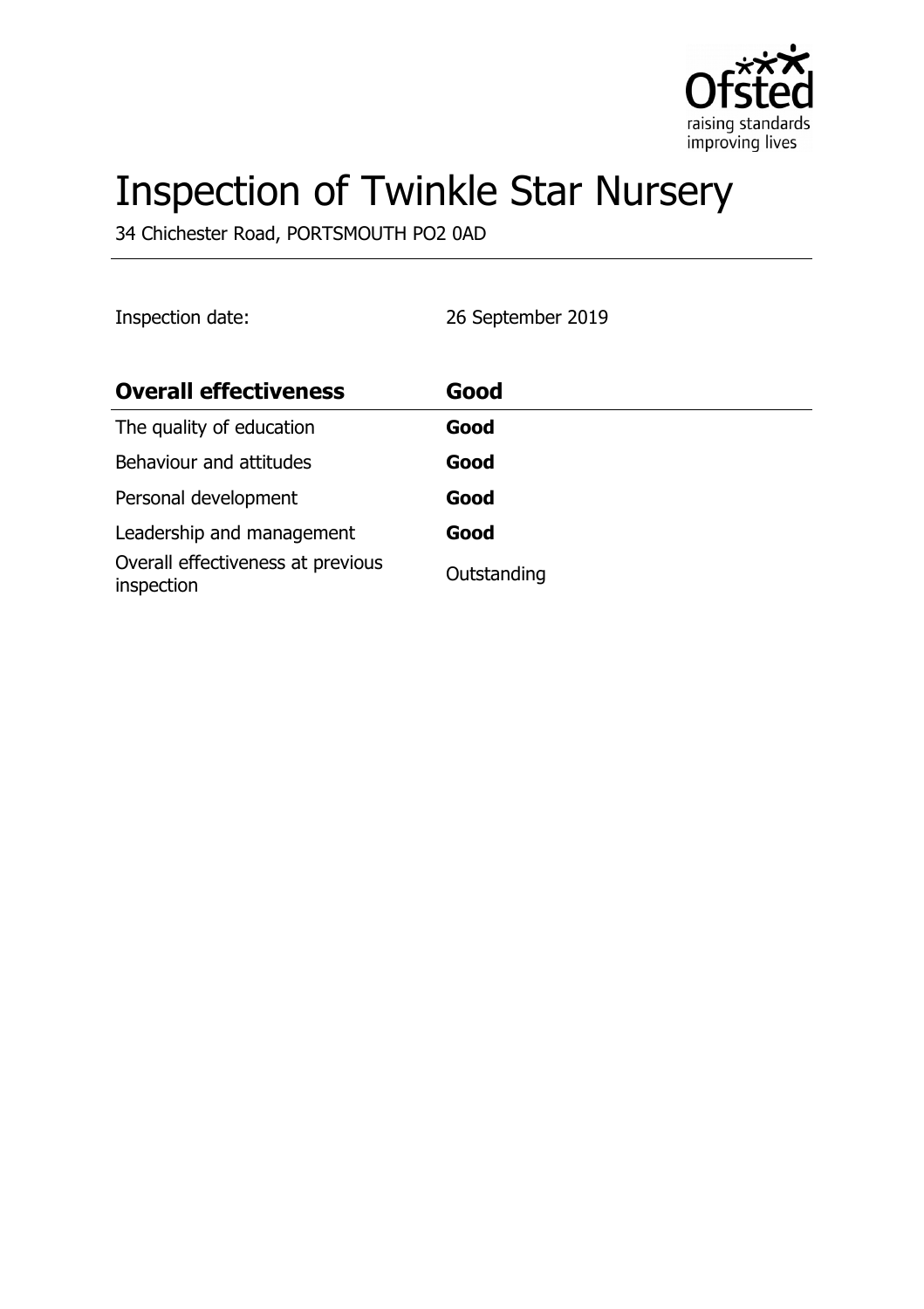

# **What is it like to attend this early years setting?**

#### **The provision is good**

Children at the nursery are confident and happy. This is a result of the nurturing environment that the staff provide the children with. Children have wonderful relationships with the staff and delight in playing with them. For instance, they laugh with excitement as they play 'superheroes' in the garden together. Children have lots of opportunities to build their independence. The children select resources themselves and make choices about their play.

The manager and her staff have high expectations for all children at the nursery, including those with special educational needs and/or disabilities (SEND). The children are all very well prepared for their next stages in learning. This is because the staff plan exciting activities that focus on the children's individual needs. On occasion some staff do not provide children with further challenge during an activity, which may enhance their learning even more.

Children behave well. This is because the staff reinforce their expectations to the children throughout the day. Staff are good role models. Children are relaxed and feel safe, including those have recently started at the nursery. Staff provide all children with a wealth of emotional support through praise and positive encouragement. This promotes their self-esteem well.

#### **What does the early years setting do well and what does it need to do better?**

- $\blacksquare$  The curriculum at the nursery focuses on providing children with experiences and opportunities that they may not normally have access to. For example, the staff have created a home-learning area, which is full of resources, books and activities that parents can borrow to use at home. Parents are complimentary about the support they receive to help with their children's learning at home, as well as how informative the staff are about their child's progress.
- $\blacksquare$  Staff model language very well. They ensure that they provide children with plenty of opportunities to enhance their language skills, through good communication. Children enjoy reading stories with staff and the older children engage in daily phonics sessions.
- $\blacksquare$  Children have good mathematical knowledge. This is because the staff are very good at encouraging mathematics during all activities. For example, children explore counting during daily routines and measuring quantities in the garden with cylinders during water play.
- Staff are knowledgeable about children's development and learning. However, they do not always provide children with further challenges during activities. For instance, children complete activities easily. This means that children do not have regular opportunities to solve problems and develop their resilience.
- $\blacksquare$  The manager and staff are highly attentive to supporting children with SEND.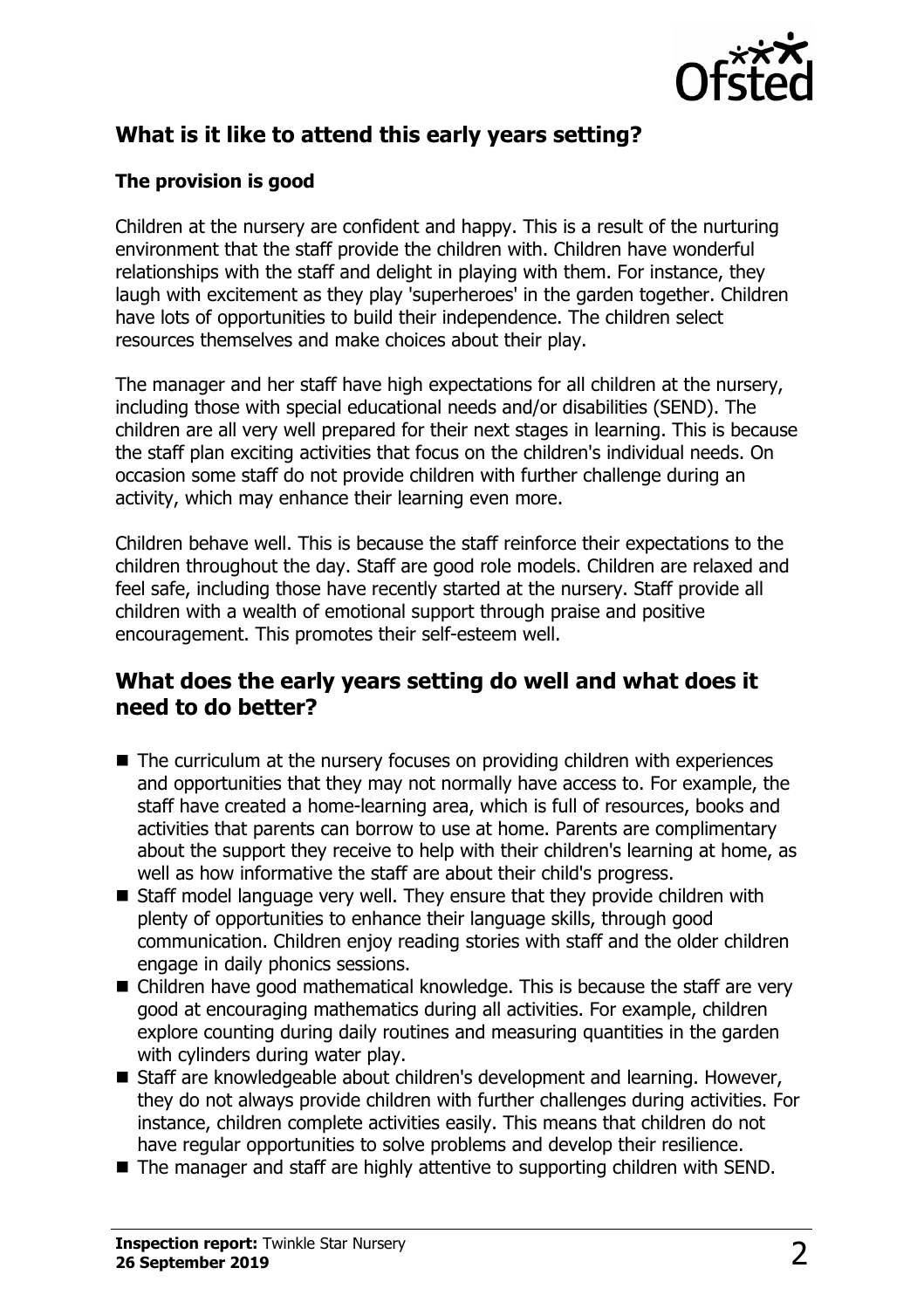

They implement educational plans to ensure they target support for those individuals. They liaise effectively with outside agencies, such and speech and language therapists, to ensure children receive excellent support.

- $\blacksquare$  All children have positive attitudes to learning and play. They are eager to participate in adult-led activities and are curious explorers. For example, children excitedly explore mark making outside, with water and paintbrushes, forming shapes and letters.
- $\blacksquare$  Children have good relationships with each other. They interact and engage in play together. For example, children chop and 'cook' fresh fruit and vegetables together in their role play as they pretend to be chefs.
- The staff encourage healthy lifestyles at the nursery. Children have fresh fruit and vegetables at snack times, and explore their vegetable and herb garden outside. Children have daily opportunities to be active outside, including plenty of resources to promote climbing and risk taking.
- $\blacksquare$  The manager is passionate about her role and regularly evaluates her nursery. She obtains the views of children and parents to make improvements and implements suggestions at the nursery.
- $\blacksquare$  Staff are good teachers. However, they do not always provide enough explanation to the children about why they are doing an activity or routine. For instance, staff provide instructions for a focused session but do not explain beforehand why they are doing it.

## **Safeguarding**

The arrangements for safeguarding are effective.

Staff are confident in recognising and reporting any signs that may indicate a child is at risk of harm. The manager ensures all staff receive regular safeguarding training and shares updates with the staff regularly. Staff have robust supervision meetings with the manager, who reviews their understanding of safeguarding children. When appointing new staff, the manager follows a thorough recruitment procedure to ensure staff suitability and checks this yearly once employed. All staff are familiar with wider safeguarding issues and are confident identifying these.

## **What does the setting need to do to improve?**

#### **To further improve the quality of the early years provision, the provider should:**

- $\blacksquare$  enhance teaching further to ensure all staff provide explanations to children about why they do things, to support their learning even more
- $\blacksquare$  improve the already good teaching to provide children with more challenge and extension, to build their resilience.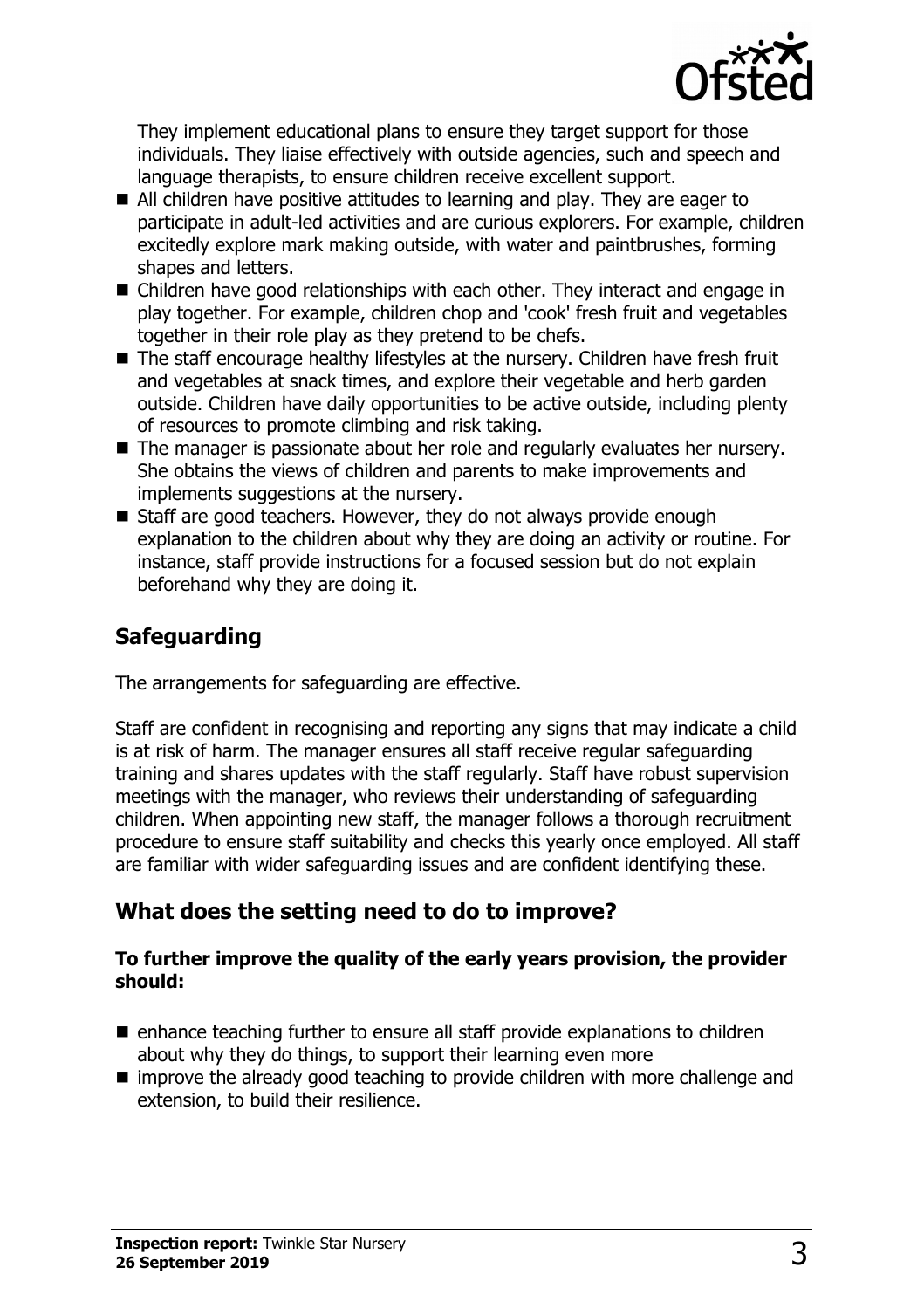

| <b>Setting details</b>                              |                                                        |
|-----------------------------------------------------|--------------------------------------------------------|
| Unique reference number                             | EY413517                                               |
| <b>Local authority</b>                              | Portsmouth                                             |
| <b>Inspection number</b>                            | 10108762                                               |
| <b>Type of provision</b>                            | Childcare on non-domestic premises                     |
| <b>Registers</b>                                    | Early Years Register, Compulsory Childcare<br>Register |
| Day care type                                       | Full day care                                          |
| Age range of children                               | $0$ to 4                                               |
| <b>Total number of places</b>                       | 46                                                     |
| Number of children on roll                          | 84                                                     |
| Name of registered person                           | <b>Twinkle Star Day Nursery</b>                        |
| <b>Registered person unique</b><br>reference number | RP529943                                               |
| <b>Telephone number</b>                             | 02392420234                                            |
| Date of previous inspection                         | 7 April 2015                                           |

#### **Information about this early years setting**

Twinkle Star Nursery registered in 2009. It is one of two privately owned nurseries of the same provider and operates from a detached house in the North End area of Portsmouth. The nursery is open each weekday from 7.30am to 6pm for 51 weeks of the year. It receives funding for the provision of early education for two-, threeand four-year-old children. The nursery employs 16 members of staff to work with the children. Of these, 11 hold appropriate early years qualifications, including one with qualified teacher status and five staff who are working towards a qualification.

## **Information about this inspection**

**Inspector** Jamie Smith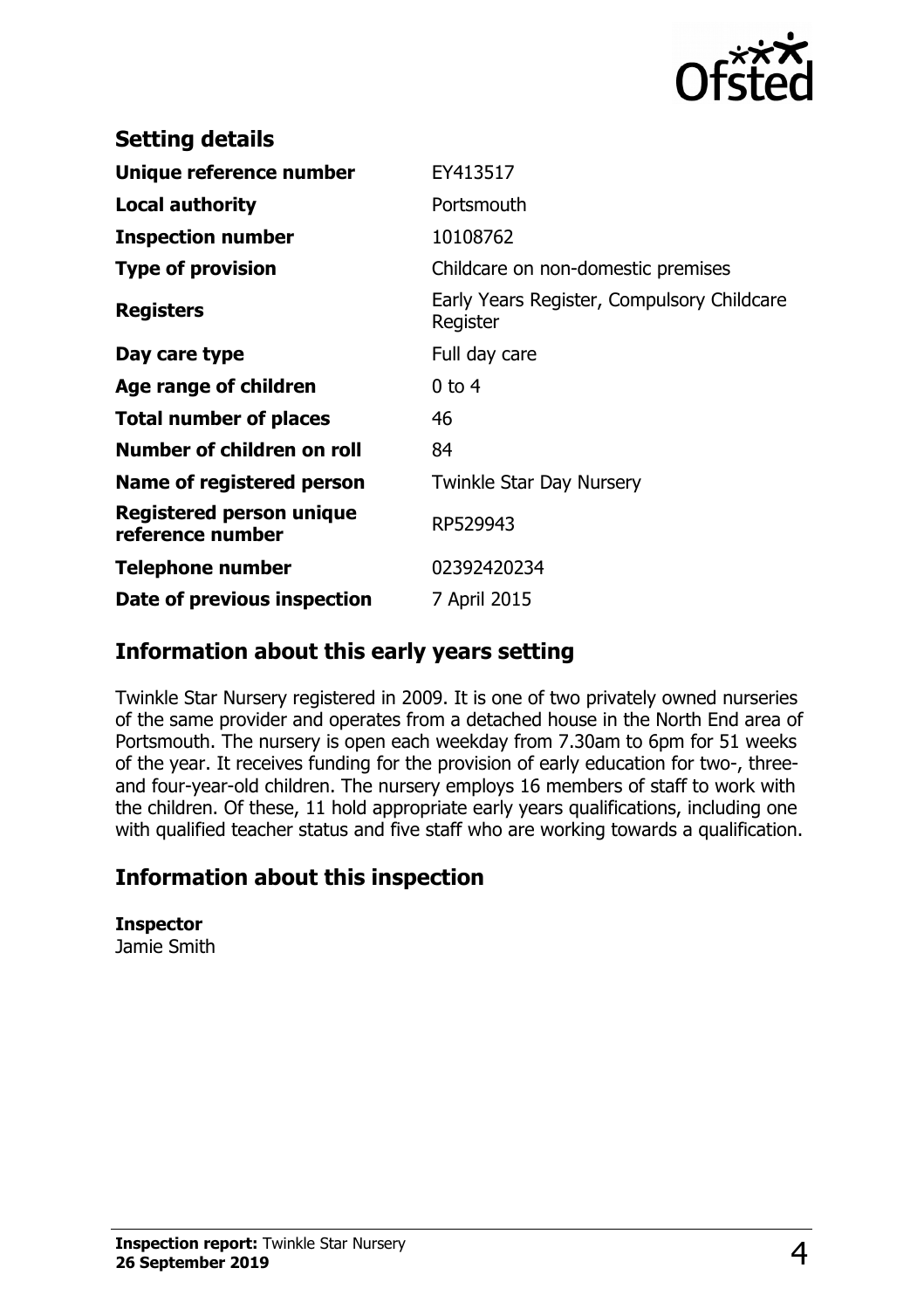

#### **Inspection activities**

- $\blacksquare$  The inspector and manager completed a learning walk across all areas of the nursery to understand how the early years provision and the curriculum are organised.
- $\blacksquare$  The assistant manager and inspector carried out a joint observation together.
- $\blacksquare$  The inspector held discussions with staff, children and parents at appropriate times throughout the inspection.
- The inspector sampled some of the nursery's documents. This included evidence about staff training and supervision sessions.
- $\blacksquare$  The inspector tracked the experiences of three children at the nursery.
- $\blacksquare$  The manager, inspector, administrator and assistant manager held a meeting.

We carried out this inspection under sections 49 and 50 of the Childcare Act 2006 on the quality and standards of provision that is registered on the Early Years Register. The registered person must ensure that this provision complies with the statutory framework for children's learning, development and care, known as the early years foundation stage.

If you are not happy with the inspection or the report, you can [complain to Ofsted.](http://www.gov.uk/complain-ofsted-report)